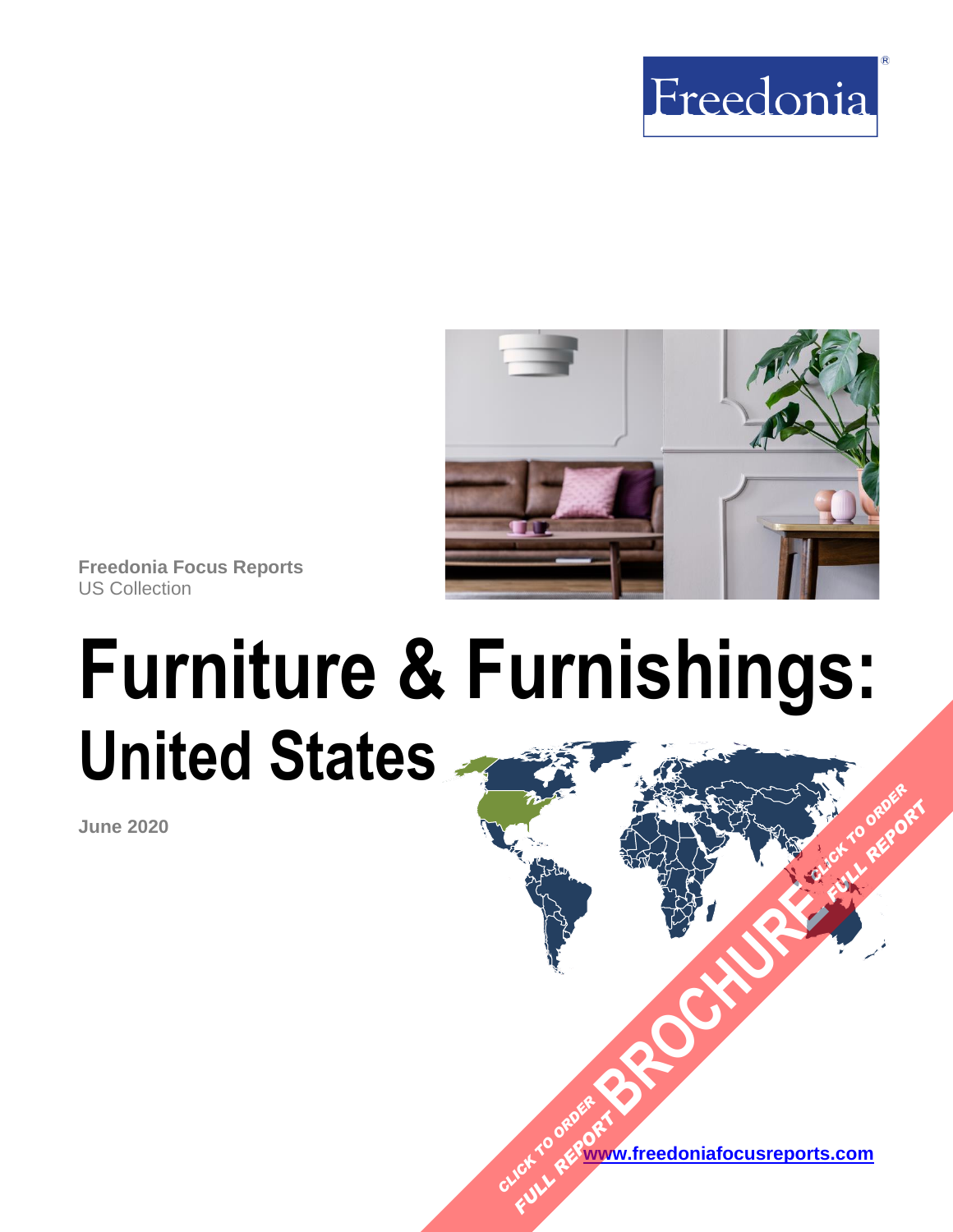# **Table of Contents**

| 1. Highlights             | 3  |
|---------------------------|----|
| 2. Market Environment     | 4  |
| Key Economic Indicators   | 4  |
| 3. Consumer Insights      | 5  |
| Furniture                 | 5  |
| Bed & Bath Furnishings    | 10 |
| <b>Retail Environment</b> | 12 |
| 4. Industry Trends        | 17 |
| Furniture                 | 17 |
| Bed & Bath Furnishings    | 19 |
| 5. About This Report      | 21 |
| Scope                     | 21 |
| Sources                   | 21 |
| <b>Industry Codes</b>     | 22 |
| Freedonia Methodology     | 22 |
| Resources                 | 24 |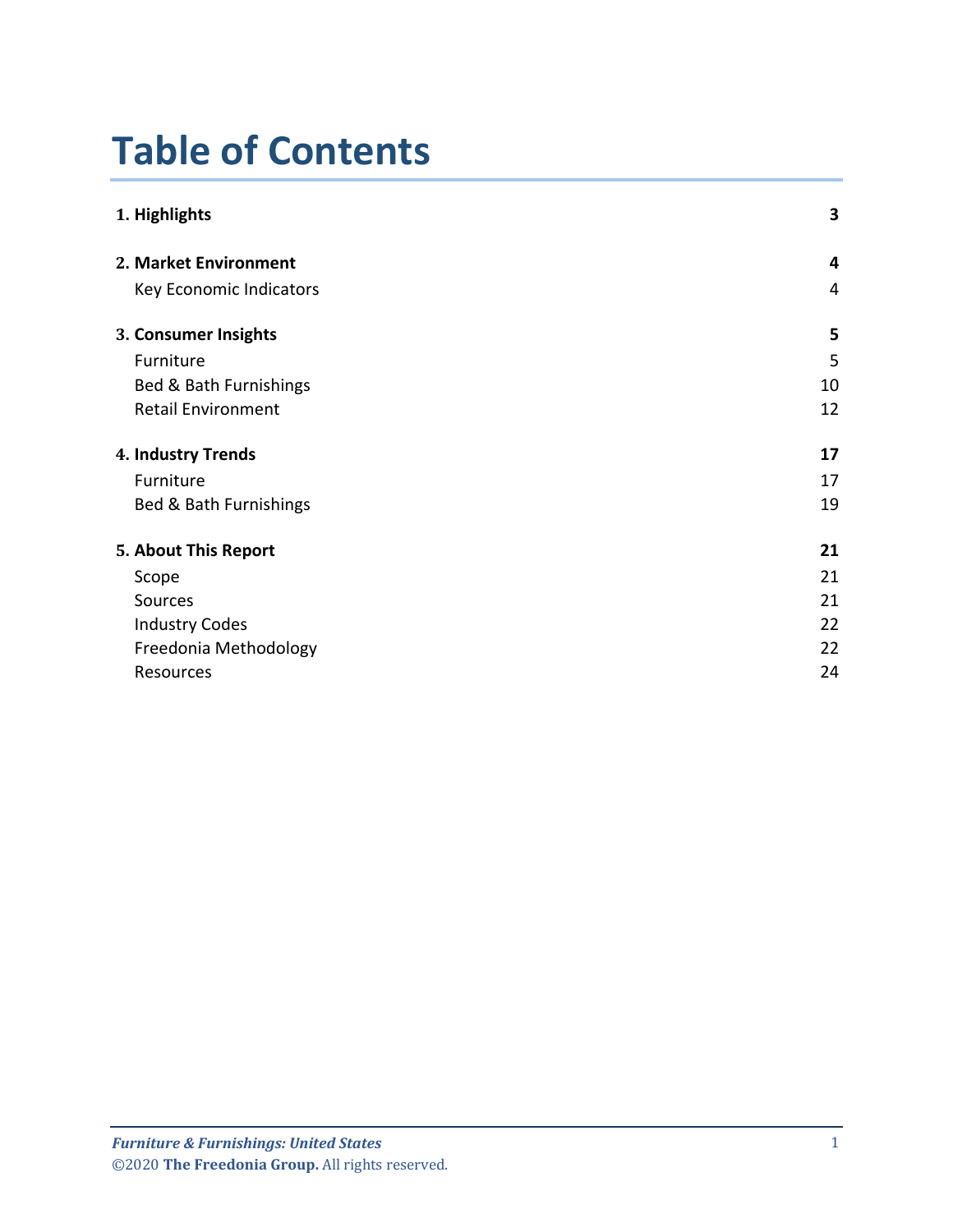# **List of Tables & Figures**

| Table 1   Key Indicators for US Furniture Demand, 2009 - 2024 (US\$ bil)             | $\overline{4}$ |
|--------------------------------------------------------------------------------------|----------------|
| Figure 1   Survey Respondents' Furniture Purchasing by Stay-at-Home Patterns in      |                |
| Wake of COVID-19 (%)                                                                 | 5              |
| Figure 2   Survey: Demographics of Respondents that Purchased Office & Home          |                |
| Furniture During the COVID-19 Pandemic (%)                                           | 6              |
| Figure 3   Survey: US Furniture Purchasers by Age (%)                                | $\overline{7}$ |
| Figure 4   Survey: US Adult Spending on Furniture & Furnishings by Product (%)       | 8              |
| Table 2   Survey: US Consumer Attitudes About Purchasing Furniture                   | 9              |
| Figure 5   Survey: US Bed & Bath Furnishings Purchases by Amount Spent (%)           | 10             |
| Figure 6   Survey: US Bed & Bath Furnishings Purchasers by Age (%)                   | 11             |
| Figure 7   Survey: US Bed & Bath Furnishings Purchasers by Marital Status (%)        | 11             |
| Figure 8   US Retail Sales Percent Change From 2019 for March-May 2020 (%)           | 12             |
| Figure 9   Brick & Mortar and E-Shop Furniture & Furnishings Retail Sales, 2009-2024 |                |
| (US\$ bil)                                                                           | 13             |
| Table 3   Brick & Mortar and E-Shop Furniture & Furnishings Retail Sales, 2009-2024  |                |
| (US\$ bil)                                                                           | 13             |
| Figure 10   Survey: Most-Popular Home Goods Stores Shopped in Last Three Months      |                |
| (%)                                                                                  | 14             |
| Figure 11   Most Popular Department & Discount Stores for Housewares & Furniture     |                |
| Purchasing in Last Three Months (%)                                                  | 15             |
| Figure 12   US Furniture Shipments Trends, 2009 - 2019                               | 17             |
| Table 4   US Furniture Shipments, 2019 - 2024 (US\$ bil)                             | 18             |
| Figure 13   US Bed & Bath Furnishings Shipments Trends, 2009 - 2019                  | 19             |
| Table 5   US Bed & Bath Furnishings Shipments, 2019 - 2024 (US\$ mil)                | 20             |
| Table 6   NAICS & SIC Codes Related to Furniture & Furnishings                       | 22             |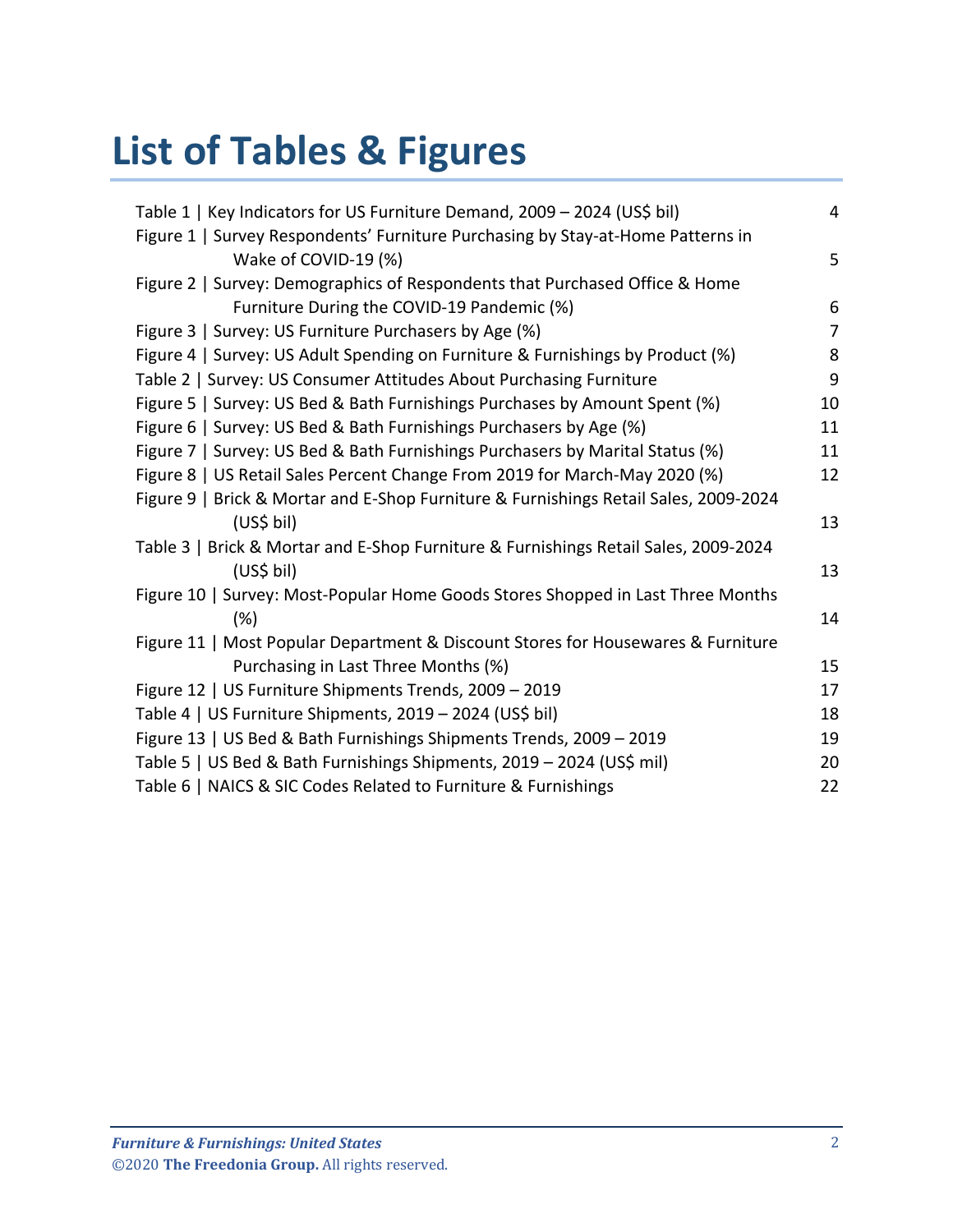# <span id="page-3-0"></span>**About This Report**

# <span id="page-3-1"></span>**Scope**

This report analyzes consumer trends in the US market for furniture and furnishings. It features the results of proprietary online surveys conducted August-September 2018 and April-May 2020. These surveys polled US adults (age 18+), feature sample sizes of approximately 2,000 and 1,500, respectively, and are census-representative on the primary demographic measures of age bracket, gender, geographic region, household income, presence of children in the household, and race/ethnicity.

Analyses of syndicated consumer survey results are also included. These results are compiled by Freedonia Focus Reports, based on Winter 2020 Simmons Profile Reports, a booklet-based survey with a sample size of approximately 25,000 that is representative of the US adult population, from MRI-Simmons LLC.

This report also includes forecasts to 2024 for furniture and furnishing retail sales in nominal US dollars by brick-and-mortar establishments as well as by e-shopping establishments. US shipments of bed and bath furnishings, as well as furniture, forecast to 2024 in nominal US dollars at the manufacturer's level, are also provided. To illustrate historical trends, retail sales and shipments are provided in annual series from 2009 to 2019.

Key macroeconomic indicators are also provided with quantified trends. A full outline of report items by page is available in the Table of Contents.

## <span id="page-3-2"></span>**Sources**

*Furniture & Furnishings: United States* (FF20018) represents the synthesis and analysis of data from various primary, secondary, macroeconomic, and demographic sources, such as:

- firms participating in the industry, and their suppliers and customers
- government/public agencies
- intergovernmental organizations
- proprietary and licensed national consumer survey data
- trade associations and their publications
- the business and trade press
- indicator forecasts by The Freedonia Group
- the findings of other reports and studies by The Freedonia Group

Specific sources and additional resources are listed in the Resources section of this publication for reference and to facilitate further research.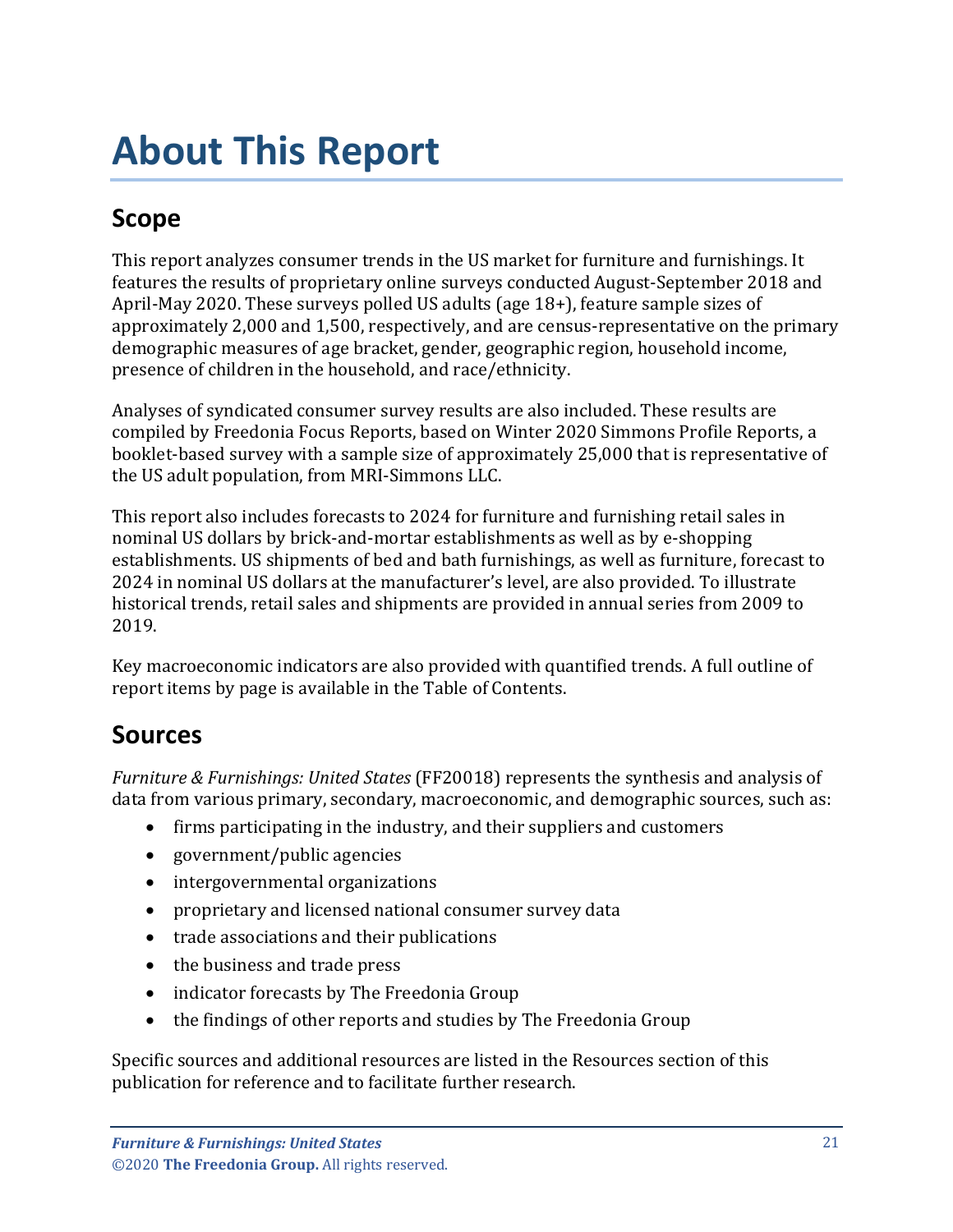### <span id="page-4-0"></span>**Industry Codes**

#### <span id="page-4-2"></span>**Table 6 | NAICS & SIC Codes Related to Furniture & Furnishings**

| <b>SIC</b><br><b>NAICS/SCIAN 2017</b>                                                      |                                                              |      |                                              |  |
|--------------------------------------------------------------------------------------------|--------------------------------------------------------------|------|----------------------------------------------|--|
| <b>Standard Industrial Classification</b><br>North American Industry Classification System |                                                              |      |                                              |  |
| 337121                                                                                     | Upholstered Household Furniture Manufacturing                | 2211 | Broadwoven Fabric Mills, Cotton              |  |
| 337122                                                                                     | Nonupholstered Wood Household Furniture<br>Manufacturing     | 2221 | Broadwoven Fabric Mills, Manmade             |  |
| 337124                                                                                     | Metal Household Furniture Manufacturing                      | 2231 | Broadwoven Fabric Mills, Wool                |  |
| 337125                                                                                     | Household Furniture (except Wood and Metal)<br>Manufacturing | 2299 | <b>Textile Goods, Nec</b>                    |  |
| 337127                                                                                     | Institutional Furniture Manufacturing                        | 2392 | Household Furnishings, Nec                   |  |
| 337211                                                                                     | Wood Office Furniture Manufacturing                          | 2499 | Wood Products, Nec                           |  |
| 337214                                                                                     | Office Furniture (except Wood) Manufacturing                 | 2511 | Wood Household Furniture                     |  |
| 337910                                                                                     | <b>Mattress Manufacturing</b>                                | 2512 | Upholstered Household Furniture              |  |
| 313210                                                                                     | <b>Broadwoven Fabric Mills</b>                               | 2514 | Metal Household Furniture                    |  |
| 314120                                                                                     | <b>Curtain and Linen Mills</b>                               | 2515 | Mattresses and Bedsprings                    |  |
| 423210                                                                                     | <b>Furniture Merchant Wholesalers</b>                        | 2519 | Household Furniture, Nec                     |  |
| 423220                                                                                     | Home Furnishing Merchant Wholesalers                         | 2521 | Wood Office Furniture                        |  |
| 442110                                                                                     | <b>Furniture Stores</b>                                      | 2522 | Office Furniture, Except Wood                |  |
|                                                                                            |                                                              | 2531 | <b>Public Building and Related Furniture</b> |  |
|                                                                                            |                                                              | 5021 | Furniture                                    |  |
|                                                                                            |                                                              | 5023 | Homefurnishings                              |  |
|                                                                                            |                                                              | 5712 | <b>Furniture Stores</b>                      |  |

Source: US Census Bureau

## <span id="page-4-1"></span>**Freedonia Methodology**

The Freedonia Group, a subsidiary of MarketResearch.com, has been in business for more than 30 years and in that time has developed a comprehensive approach to data analysis that takes into account the variety of industries covered and the evolving needs of our customers.

Every industry presents different challenges in market sizing and forecasting, and this requires flexibility in methodology and approach. Freedonia methodology integrates a variety of quantitative and qualitative techniques to present the best overall picture of a market's current position as well as its future outlook: When published data are available, we make sure they are correct and representative of reality. We understand that published data often have flaws either in scope or quality, and adjustments are made accordingly. Where no data are available, we use various methodologies to develop market sizing (both top-down and bottom-up) and then triangulate those results to come up with the most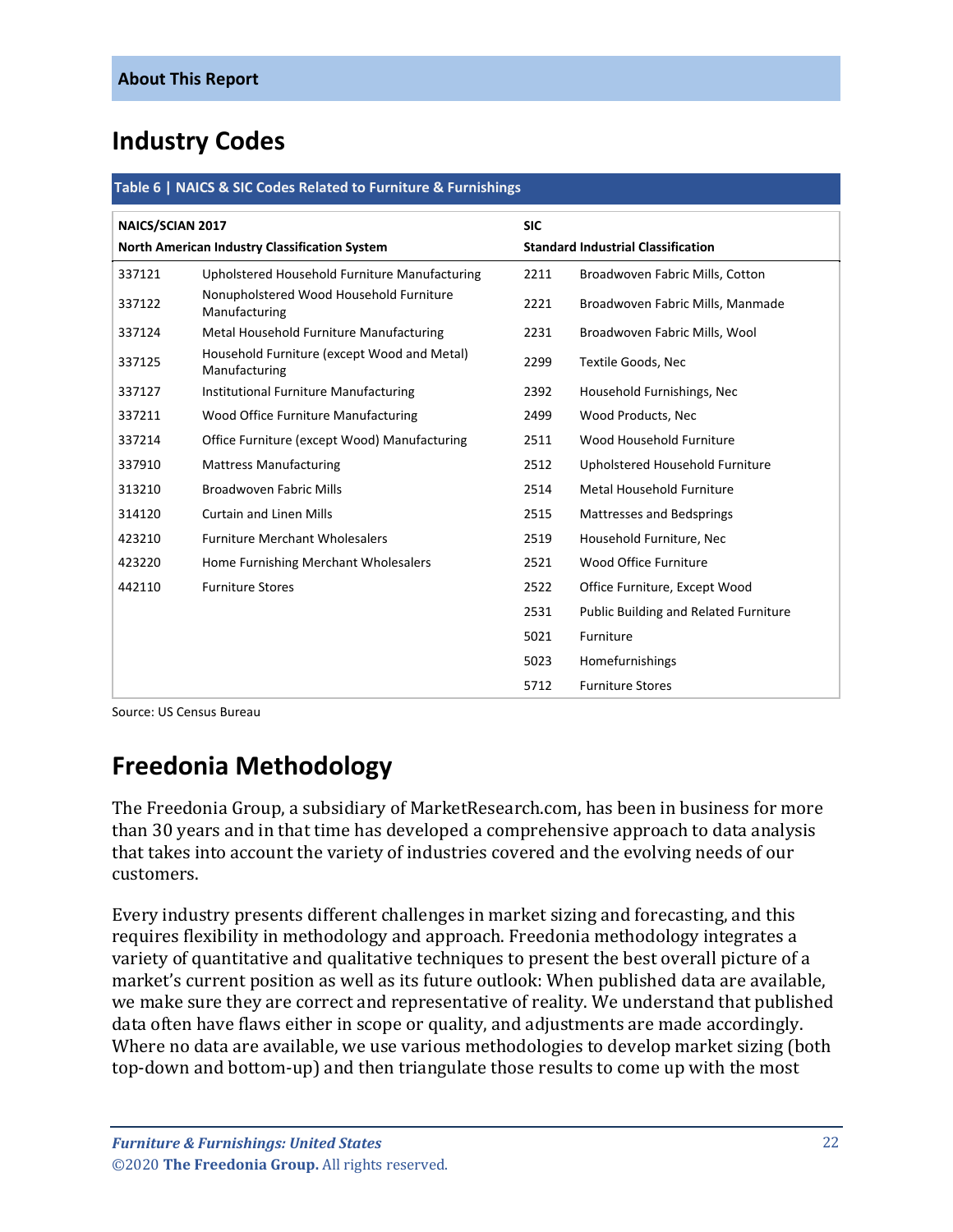#### **About This Report**

accurate data series possible. Regardless of approach, we also talk to industry participants to verify both historical perspective and future growth opportunities.

Methods used in the preparation of Freedonia market research include, but are not limited to, the following activities: comprehensive data mining and evaluation, primary research, consensus forecasting and analysis, ratio analysis using key indicators, regression analysis, end use growth indices and intensity factors, purchase power parity adjustments for global data, consumer and end user surveys, market share and corporate sales analysis, product lifespan analysis, product or market life cycle analysis, graphical data modeling, long-term historical trend analysis, bottom-up and top-down demand modeling, and comparative market size ranking.

Freedonia quantifies trends in various measures of growth and volatility. Growth (or decline) expressed as an average annual growth rate (AAGR) is the least squares growth rate, which takes into account all available datapoints over a period. The volatility of datapoints around a least squares growth trend over time is expressed via the coefficient of determination, or r<sup>2</sup>. The most stable data series relative to the trend carries an r<sup>2</sup> value of 1.0; the most volatile – 0.0. Growth calculated as a compound annual growth rate (CAGR) employs, by definition, only the first and last datapoints over a period. The CAGR is used to describe forecast growth, defined as the expected trend beginning in the base year and ending in the forecast year. Readers are encouraged to consider historical volatility when assessing particular annual values along the forecast trend, including in the forecast year.

## **Copyright & Licensing**

The full report is protected by copyright laws of the United States of America and international treaties. The entire contents of the publication are copyrighted by The Freedonia Group.